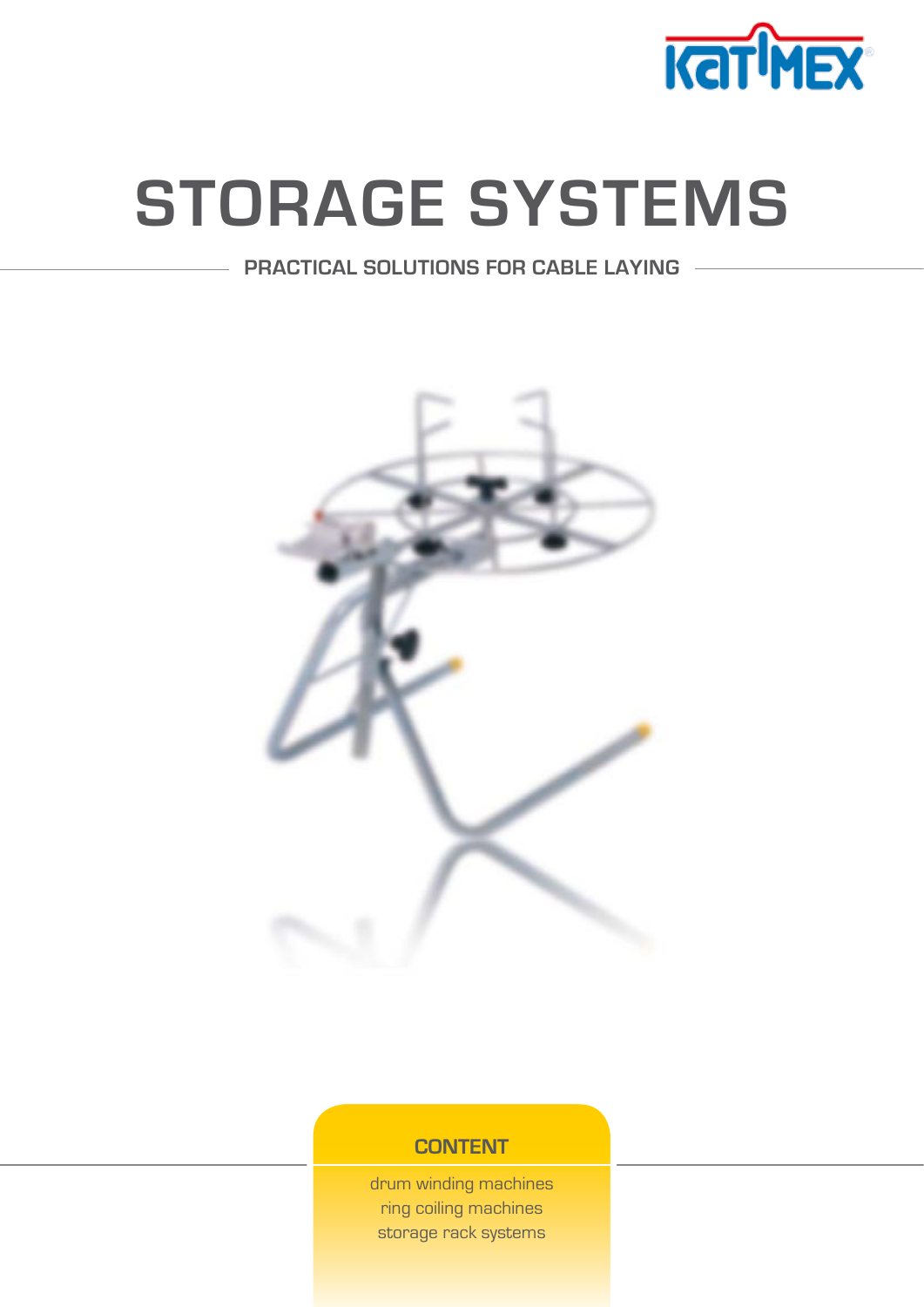



<span id="page-1-0"></span>**Storage Systems** drum winding machines



flexible handling for easy & fast re-coiling

It is not always feasible to store or transport cables in rings. To allow for **simple, safe and fast recoiling** from one cable drum to another Katimex can offer a range of **stationary** or **mobile** drum winding machines.

KATIMEX® mobile drum winding machines cater for drum diameters from **600-2600 mm** with a load capacity of up to **6000 kgs** as well as coils with an external diameter of **800 mm or 1000 mm**. All machines are equipped with nylon wheels which provide **flexible use** within the working or storage areas.

In the machines **basic configuration** cable drums are lifted via **hydraulic hand pump**, however with the **wide range of options available** all basic models can be upgraded to a semi automatic level.

With **combination of vertical storage and withdrawal** the Katimex drum winding machines would show an immediate saving on time and labour.

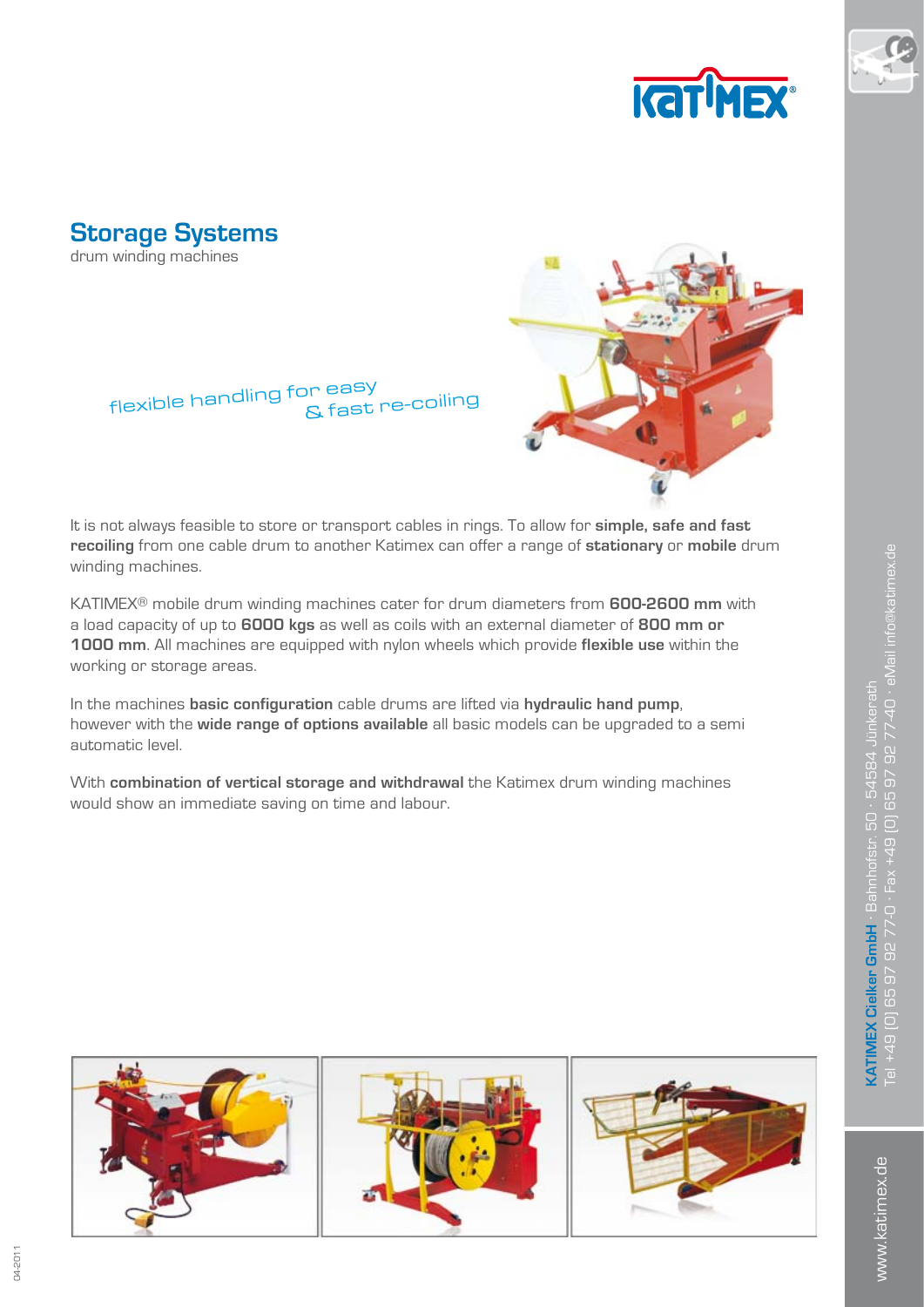



# **Storage Systems** drum winding machines

Г

I

# **Winding Machine**



#### **Winding Machine with fixed drum axle**

oil-hydraulic lifting mechanism via handpump, easy fitting of coiling head to the shaft continous variable speed 0-70 rpm max. drum width 710 mm

**OPTIONS**: additional drum axle for small drums from Ø 100-500 mm electro-hydraulic jacks and shears, calibratable measuring device up to Ø 60 mm or  $\varnothing$  100 mm with  $\pm$  0.4 % toleranz, automatic cable layering

| $\sqrt{2}$ drum- $\alpha$ $\alpha$ $\alpha$ $\alpha$ $\alpha$ $\alpha$ $\alpha$ |        | weight art.mo. |        |  |
|---------------------------------------------------------------------------------|--------|----------------|--------|--|
| $F_{\text{F}}$                                                                  | 700 kg |                | 107150 |  |

## **Winding Machine**



**Winding Machine with fixed drum axle and parallel fitted Coiling Head**  Coiling head Ø 800 or 1000 mm, oil-hydraulic lifting mechanism via handpump continous variable speed 0-70 rpm max. drum width 710 mm

**OPTIONS:** additional drum axle for small drums from Ø 100-500 mm electro-hydraulic jacks and shears, calibratable measuring device up to Ø 60 mm or  $\varnothing$  100 mm with  $\pm$  0,4 % toleranz, automatic cable layering

| drum-Ø load capacity |        | weight art, no. |
|----------------------|--------|-----------------|
| 600-1000 mm          | 700 kg | 107151          |

# **Coiling Head**



**Coiling Head Standard for Winding Machines with fixed drum axle** conical expandable winding core, variabel adjustable from 320-620 mm external diameter 800 or 1000 mm

| external-Ø                    | weight | art.-no. ' |
|-------------------------------|--------|------------|
| R <sub>0</sub> m <sub>m</sub> | 33 kg  | 107351     |
| $1000 \text{ mm}$             | 37 kg  | 107353     |
|                               |        |            |

## **Coiling Head**



**Retractable Coiling Head for Winding Machines with fixed drum axle** conical winding core, core-Ø adjustable to 320 or 520 mm

coils can be demounted easily, external diameter 800 or 1000 mm

| external-Ø                    | weight | art.-no. |
|-------------------------------|--------|----------|
| R <sub>0</sub> m <sub>m</sub> | 40 kg  | 107352   |
| $1000 \text{ mm}$             | 40 kg  | 107354   |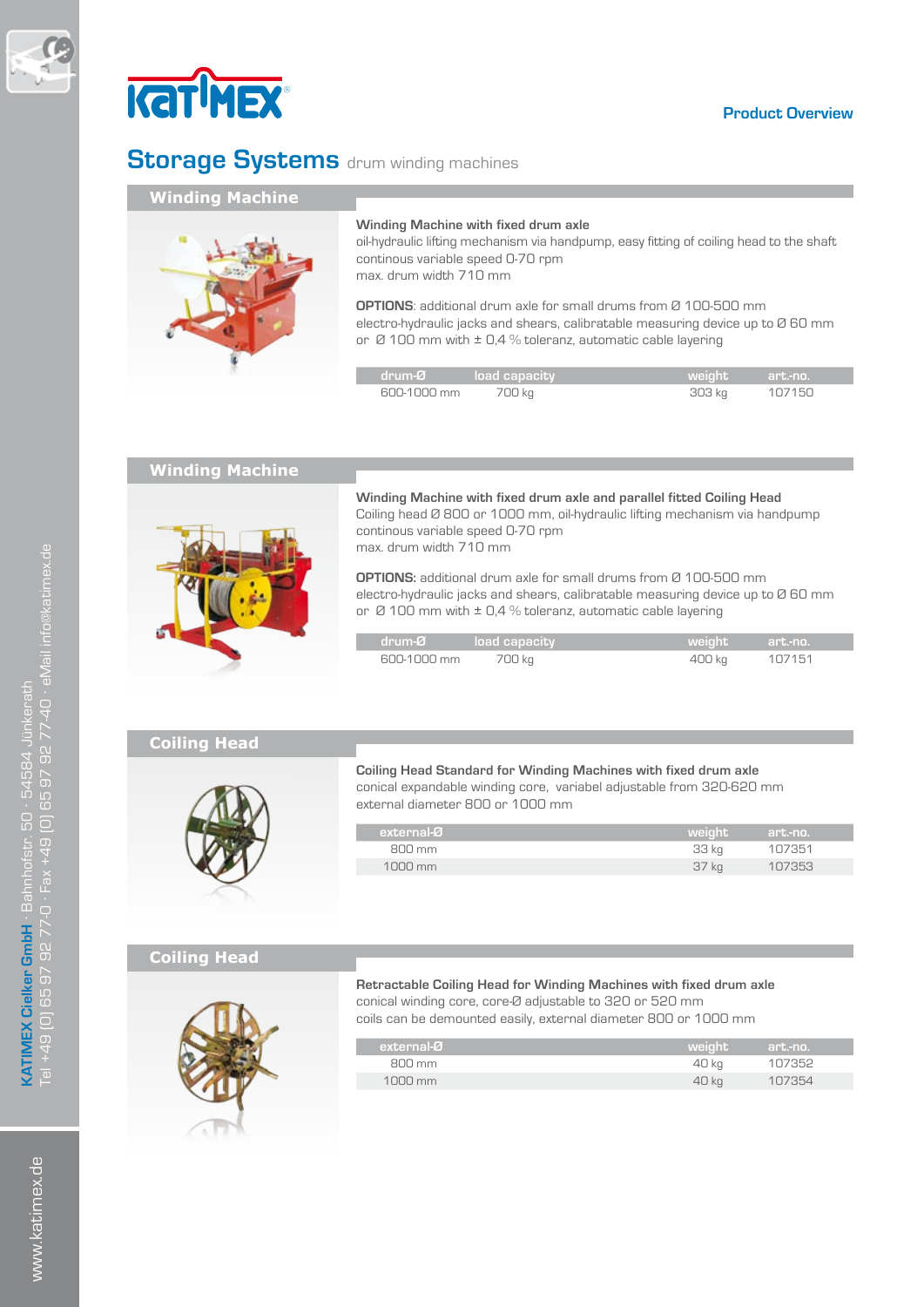## **Product Overview**

# **Storage Systems** drum winding machines

Г

Г

## **Winding Machine**



#### **Winding Machine with drum axle**

oil-hydraulic lifting mechanism via handpump, continous variable speed

**OPTIONS:** electro-hydraulic jacks and shears, calibratable measuring device up to  $\varnothing$  60 mm or  $\varnothing$  100 mm with  $\pm$  0,4 % toleranz, electronic counter with auto-stop, automatic layering (SP08), PLC all functions automatic electric drive for manouvering of the machine, steerable wheels at rear-end (required for the use with electric drive)

| drum-Ø      | load capacity | weight | art.-no.   |
|-------------|---------------|--------|------------|
| 600-1600 mm | 2000 kg       | 540 kg | 107152     |
| 600-2200 mm | 4000 kg       | 650 ka | on request |
| 600-2600 mm | 6000 kg       | 750 kg | 107158     |

# **Winding Machine**



**Winding Machine with center sleeve arms** electro-hydraulic lifting and gripping, continous variable speed

**OPTIONS:** electro-hydraulic shears, calibratable measuring device up to Ø 60 mm or Ø 100 mm with ± 0,4 % toleranz, electronic counter with auto-stop, automatic layering (SP08), PLC all functions automatic, electric drive for manouvering of the machine, steerable wheels at rear-end (required for the use with electric drive), separate operating of center sleeve arms

| drum-Ø      | load capacity | weight  | art.-no.   |
|-------------|---------------|---------|------------|
| 600-1600 mm | 2000 kg       | 740 ka  | on request |
| 600-2200 mm | 4000 kg       | 1550 ka | 107156     |
| 600-2600 mm | 6000 kg       | 1700 kg | on request |

## **Coiling Head**



**Coiling Head Standard for Winding Machines with fixed drum axle** conical expandable winding core, variable adjustable from 320-620 mm external diameter 800 or 1000 mm, different types available

**It would be a pleasure to advise you on your requirements!**

# **Coiling Head**



**Retractable Coiling Head for Winding Machines with fixed drum axle or center sleeve arms**

conical winding core, core-Ø adjustable to 320 or 520 mm coils can be demounted easily, external diameter 800 or 1000 mm

**It would be a pleasure to advise you on your requirements!**

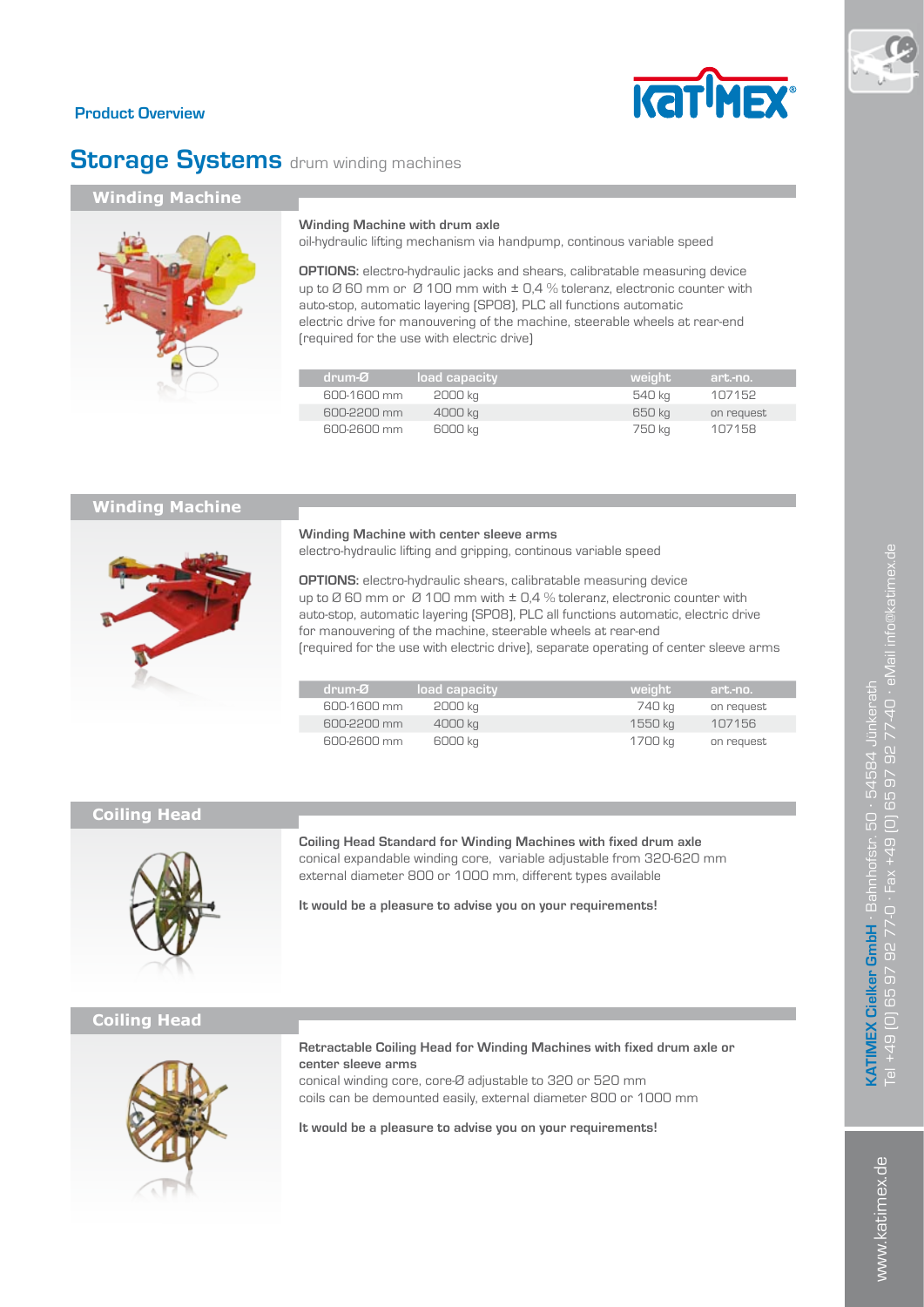



# **Storage Systems** drum winding machines

# **Unwinding Machine**



**Unwinding Machine with drum axle** 

oil-hydraulic lifting mechanism via handpump

**OPTIONS:** electro-hydraulic jacks, electric drive for manouvering of the machine steerable wheels at rear-end, (required for the use with electric drive), disc brake

| drum-Ø      | load capacity | weight | art.-no.   |
|-------------|---------------|--------|------------|
| 600-1600 mm | 2000 kg       | 240 kg | on request |
| 600-2200 mm | 4000 kg       | 480 ka | 107155     |
| 600-2600 mm | 6000 kg       | 580 kg | 107157     |

## **Unwinding Machine**



**Unwinding Machine with center sleeve arms** electro-hydraulic lifting and gripping

**OPTIONS:** separate operating of center sleeve arms, electric drive for manouvering of the machine, steerable wheels at rear-end (required for the use with electric drive), disc brake

| drum-Ø      | load capacity. | weight  | art.-no.   |
|-------------|----------------|---------|------------|
| 600-1600 mm | 2000 kg        | 600 ka  | on request |
| 600-2200 mm | 4000 kg        | 1200 ka | 107154     |
| 600-2600 mm | 6000 kg        | 1300 ka | on request |

www.katimex.de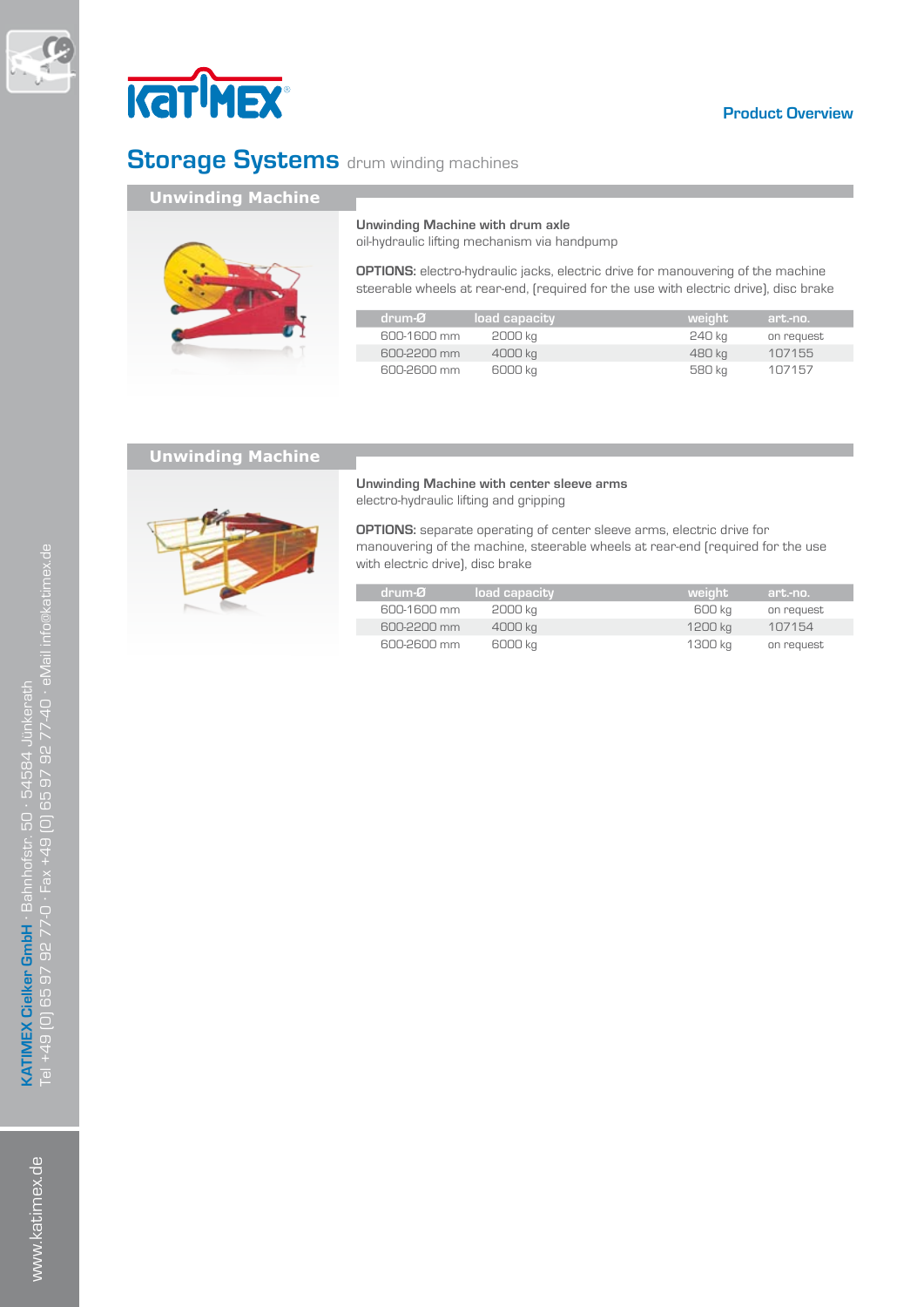



<span id="page-5-0"></span>

# efficient & problem-free coiling and uncoiling of cable coils



**KATIMEX®** offers a full product range of **Decoiler and Ring Coiling Machines for the coiling and uncoiling of cable coils**.

Whether the requirement is for **fully automatic cable assembly** or a **ring coiling operation** where the cable is being transferred from large, heavy cable drums to short cable coils, KATIMEX® would be **able to provide the correct machinery for your application**.

Our equipment is used throughout **trade, industry and energy supply companies**.

**KATIMEX® Ring Coiling Machines** are **available in manual or motor driven versions** and dependant on which model is chosen there are options available with **measuring devices** or **measuring and cutting devices** fitted.



www.katimex.de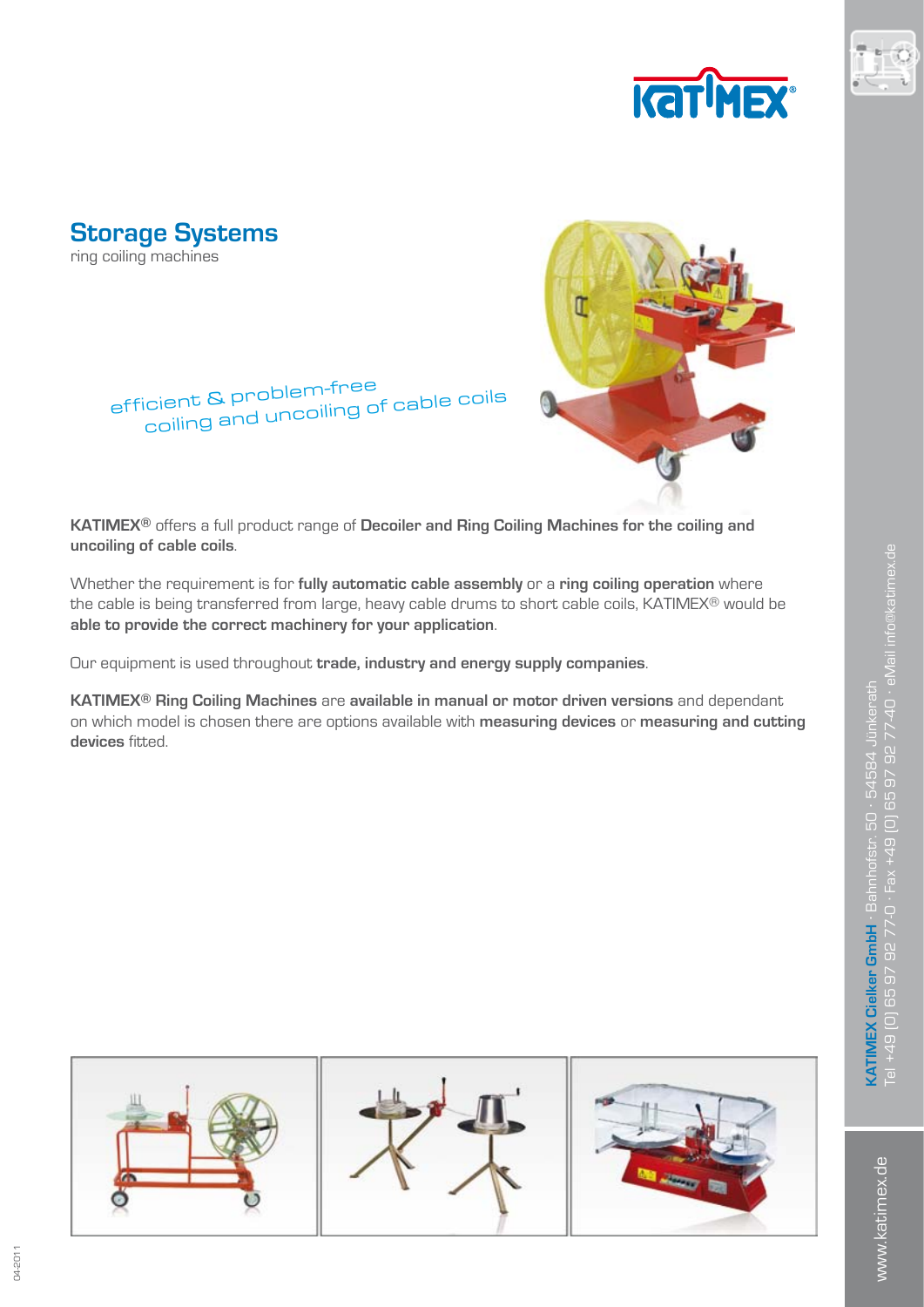



# **Storage Systems** ring coiling machines

I

# **Coiler / Uncoiler**



# **Coiler / Uncoiler for cable coils, manual or motor driven**

including cable length measuring device and shears for cables up to Ø 35 mm conical expandable winding core for cable coils Ø 320-620 mm take-up diameter feedingplate 80-320 mm, different types available

| type                        | load capacity | weight | art.-no. |  |
|-----------------------------|---------------|--------|----------|--|
| manual                      | 100 kg        | 116 kg | 107140   |  |
| Motor 35 rpm                | 100 kg        | 136 kg | 107141   |  |
| Motor 0-75 rpm              | 100 kg        | 138 kg | 107142   |  |
| Motor 0-75 rpm programmable | 100 kg        | 139 kg | 107143   |  |

## **Coiler / Uncoiler**

![](_page_6_Picture_10.jpeg)

## **Coiler / Uncoiler with drum rack for cable drums Ø 600-1200 mm**

including cable length measuring device and shears for cables up to Ø 35 mm conical expandable winding core for cable coils Ø 320-620 mm take-up diameter feedingplate 80-320 mm, different types available

| type '                      | 'load capacitv | weight | art.-no.   |
|-----------------------------|----------------|--------|------------|
| manual                      | 100 ka         | 250 ka | 107160     |
| Motor 75 rpm                | 100 ka         | 256 ka | on request |
| Motor 0-75 rpm programmable | 100 kg         | 256 kg | on request |

#### **Coiler**

![](_page_6_Picture_15.jpeg)

#### **Coiler, motor driven**

including cable length measuring device for cables up to Ø 60 mm conical expandable winding core for cable coils Ø 320-1000 mm and a core width of100/125–220 mm, pulling force 118 Nm continous variable speed 0-70 rpm, different types available

| coiling head       | weight | art.-no. |
|--------------------|--------|----------|
| 800 mm standard    | 233 kg | 107148   |
| 800 mm expandable  | 233 kg | 107149   |
| 1000 mm standard   | 233 kg | 107145   |
| 1000 mm expandable | 233 kg | 107146   |
|                    |        |          |

# **Coiler / Uncoiler**

![](_page_6_Picture_20.jpeg)

#### **Coiler / Uncoiler, automatic**

including programmable cable length measuring device and shears for cables up to Ø 20 mm, continous variable speed 0-190 rpm coiler plate-Ø 400 mm, uncoiler plate-Ø 550 mm

| $\sqrt{2}$ load capacity $\sqrt{2}$ weight $\sqrt{2}$ |       | art.-no.    |
|-------------------------------------------------------|-------|-------------|
| 40 kg                                                 | 74 kg | auf Anfrage |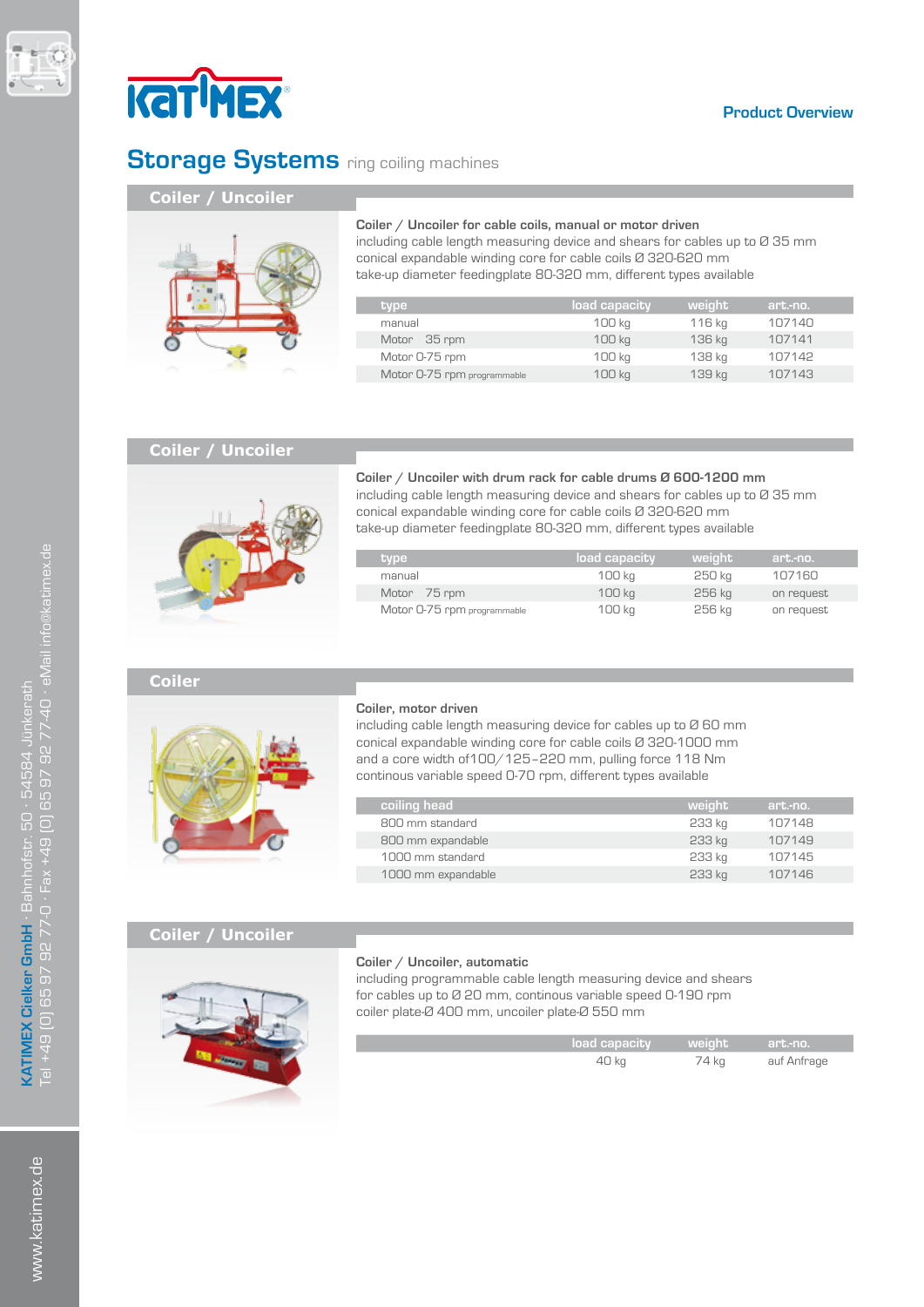![](_page_7_Picture_0.jpeg)

# **Product Overview**

# **Storage Systems** ring coiling machines

# **Coiler / Uncoiler**

![](_page_7_Picture_4.jpeg)

including cable length measuring device and shears for cables up to Ø 20 mm

| $\blacksquare$ Plate- $\varnothing$ . | load capacity weight art.-no. |       |             |
|---------------------------------------|-------------------------------|-------|-------------|
| $400 \text{ mm}$                      | 30 kg                         | 17 kg | auf Anfrage |

# **Coiler / Uncoiler**

![](_page_7_Picture_8.jpeg)

#### **Coiler / Uncoiler, manual**

optional with cable length measuring device Ø 4- 20 mm plate-Ø coiler/uncoiler 700 mm, truncated cone coiler Ø 80-320 mm truncated cone uncoiler Ø 270-350 mm

|                 | / load capacity | l weiaht' | art.-no. |  |
|-----------------|-----------------|-----------|----------|--|
| Coiler          | 70 kg           | 30 kg     | 107136   |  |
| <b>Uncoiler</b> | 70 kg           | 30 kg     | 107137   |  |

# **Ring Decoiler**

![](_page_7_Picture_13.jpeg)

#### **Ring Decoiler**

Г

with crank-handle for fast coiling, easy transportation of cable coils safe and easy decoiling, for horizontal or vertical use dimensions 570 mm x 460 mm x 400 mm

| <b>Weight</b>   | $\blacksquare$ art. no $\blacksquare$ |
|-----------------|---------------------------------------|
| $7.7 \text{ N}$ |                                       |

# **Cable- & Ringspooler**

![](_page_7_Picture_18.jpeg)

#### **Cable - & Ringspooler**

for cables up to max. Ø15 mm, galvanized steel construction, disassemble soil proof bush bearings, adjustable supporting bars for fixing of the cable coil optional with cable length measuring device

dimensions 940 mm x 650 mm x 720 mm / packaging 680 mm x 630 mm x 185 mm

|                              | weiaht  | art.-no. |
|------------------------------|---------|----------|
|                              | 9.5 ka  | 107130   |
| with length measuring device | 10.8 ka | 107131   |

# **Our recommendation**

# **Length measuring device**

![](_page_7_Picture_25.jpeg)

#### **Cable length measuring device with retaining bracket**

fast and precise measuring of cable lengths, area of Ø 4 - 35 mm metering precision  $\pm$  1 %

|                                   | accuracy | weight   | art.-no. |
|-----------------------------------|----------|----------|----------|
| handle and universal fixing clamp | ±1%      | 1.7 kg   | 107254   |
| handle                            | ± 1%     | $1.1$ kg | 107253   |
|                                   |          |          |          |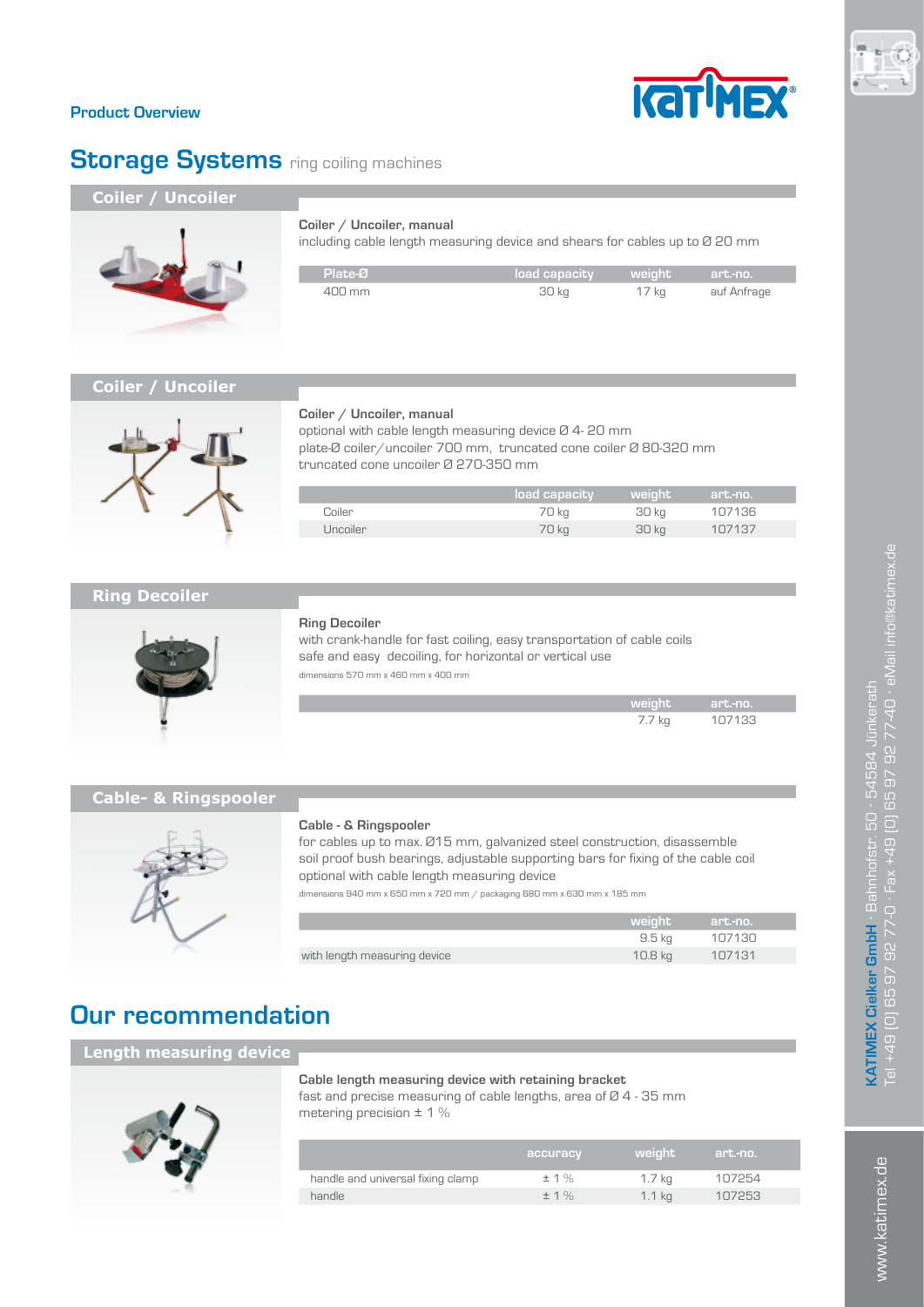![](_page_8_Picture_0.jpeg)

<span id="page-8-0"></span>![](_page_8_Picture_1.jpeg)

# easy to use systems that save on both time and labour

![](_page_8_Picture_3.jpeg)

KATIMEX® have recently introduced a complete product range of storage systems and machinery for the coiling and uncoiling of cable drums and coils.

The products be used in **trade, industry and energy supply companies**.

The complete system includes vertical drum racks and storage systems for cable in coils, this enables the **easy and safe withdrawal of cable lengths directly from the coil or drum**.

Vertical cable coil storage provides considerable savings in space when compared to the traditional ground storage systems. **Space utilization ratios can be as high as 1 to 5** if the coils are arranged vertically up to heights of five metres.

# **Features Drum Rack Systems**:

- quick identification of the coils to be withdrawn
- quick withdrawal of lenghts of cable in skeins or coils, directly from the stored coil
- • the racks are provided with a **patented safety system** (quick functional operation) to prevent the coil coming out of position and this allows the operator to work in complete safety however the coil is loaded (end to be unwound at the top or bottom)

![](_page_8_Picture_12.jpeg)

www.katimex.de